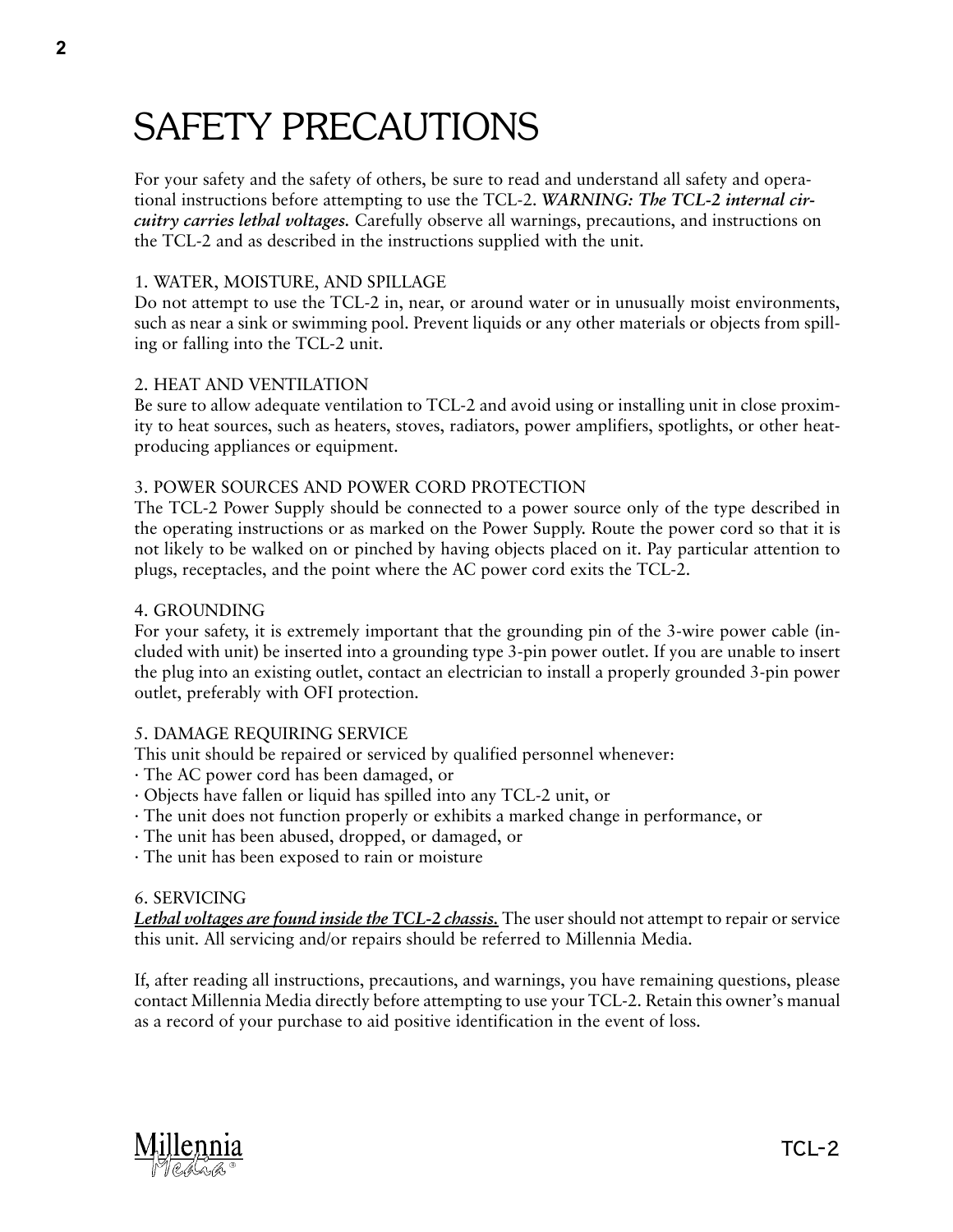# QUICK START!

*READ THIS!! The TCL-2 operates with lethal operating voltages -- the voltage inside the TCL-2 can kill you. Never, under any circumstances, remove the top cover. Refer to a qualified electronics technician any and all servicing, tube replacement, and other operations which require the top cover to be removed.*

Congratulations on your purchase of the Millennia Media TCL-2 with Twin Topology. The TCL-2 is the result of meticulous listening tests on numerous circuit, topology, and packaging designs. Your TCL-2 is a finely tuned instrument intended for critical professional applications — we feel it is the world's most sonically neutral analog EQ. With the emergence of 24+ bit digital audio, recording engineers are faced with a new requirement for undistorted dynamic range. The TCL-2 meets this challenge exceptionally well.

Before connecting power to the TCL-2, assure that the rear panel voltage selection fuse block switch is set correctly. In the USA, the TCL-2 is shipped with the voltage selection block set to 100-120 VAC. At this voltage setting, a pair of 1 amp 5 x 20 mm slow blow fuses have been factory installed. If you change the voltage selection block to 200-240 VAC usage, be sure to change both fuses to 500 milliamp (0.4 amp) slow blow types.

The TCL-2 enclosure measures 19" wide x 3.5" high x 12.5" deep and is designed for mounting into a standard 2U, 19" equipment rack. If the TCL-2 is mounted in a road case or other rack which is prone to strong vibration or shock, it is recommended that the rear of the TCL-2 be supported or otherwise reinforced to withstand such conditions. The TCL-2 requires adequate ventilation. To assure proper air circulation and operation, leave at least one rack space open above and below the TCL-2.

The TCL-2 is designed on a common ground topology. For high quality operation, and for your own safety and the safety of others, do not defeat the purpose of the earth grounding pin on the A/C power cord!

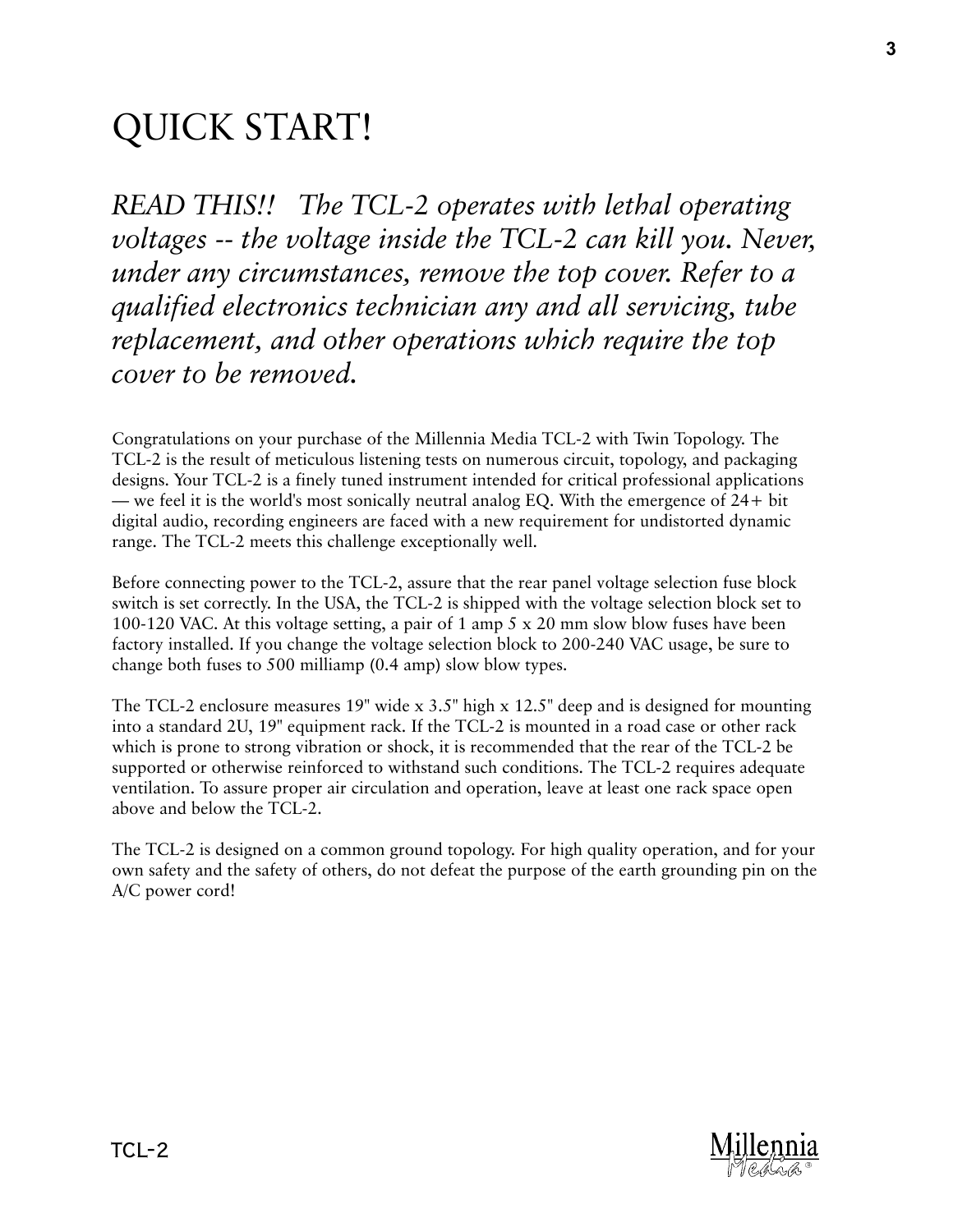# TCL-2 REAR PANEL

# (1) INPUTS "In 1 (Left), In 2 (Right)"

Conventional 3-pin female XLR input jacks for all balanced or unbalanced line level signals. Input impedance is greater than 10k ohms when "10 dB" gain range switch is engaged (+/- 10dB), greater than 40k ohms when gain range switch is disengaged (+/- 20dB), and greater than 100k ohms when optional balanced inputs are installed. Standard TCL-2 line input is unbalanced using pin 1 as chassis ground, pin two as signal, and pin 3 tied to audio ground.

# (2) OUTPUTS "Out 1 (Left), Out 2 (Right)"

Conventional 3-pin male XLR output jacks. Output is unbalanced. Pin 1 is chassis ground, pin 2 is signal, and pin 3 is tied to audio ground. J-FET topology output impedance is 55 ohms. Vacuum tube output impedance is 150 ohms.

# (3) EARTH/AUDIO GROUND JUMPER

A barrier terminal which ties earth ground to audio ground. If ground "hum" loops are experienced when using the TCL-2, removing this jumper may help. Using this jumper, the integrity of the chassis/earth ground connection is never compromised.

# (4) AC VOLTAGE MAINS SELECTION "100-120" or "200-240"

A power entry module with a removable fuse holder block. This fuse holder block is selectable for 100 to 120 Volt or 200 to 240 Volt worldwide mains powering. The fuse block contains two fuses — one fuse is in series with the hot power line while the other fuse is in series with the neutral power line. Both fuses *must* be installed. To change the mains voltage selection, remove IEC power connector and assure that the TCL-2 is not connected to mains power. With a nonconductive tool, gently pry the fuse block away from the power entry module. Remove the two fuses and replace both with type as shown below. Slide out the internal PC Board, turn it over, and reinsert the PCB so that the desired AC mains voltage appears in the viewing window. Double check that the fuses installed correspond to the AC mains voltage range which appears in the viewing window. Gently push the fuse block back until flush and snug.

## FUSES:

For 100-120 VAC mains, use 5x20mm, 1A, slow blow, 250V, Littelfuse 239 or equivalent. For 200-240 VAC mains, use 5x20mm, 500 mA, slow blow, 250V, Littelfuse 239 or equivalent.

# (5) POWER ENTRY "IEC Power Receptacle"

An IEC-type AC line-power receptacle for use with removable cords. Use only the power cord provided with the TCL-2 unit or equivalent U/L approved type SV, SVT, SJ, or SJT AC power supply cord. *Do not defeat the third pin earth ground!* If ground lifting is desired, remove the Earth/Audio Ground Jumper strap (item number 3, above).

NOTE: Units configured for 200-240 do not have a power cord included. Contact your dealer or distributor for a cable appropriate for your country.



4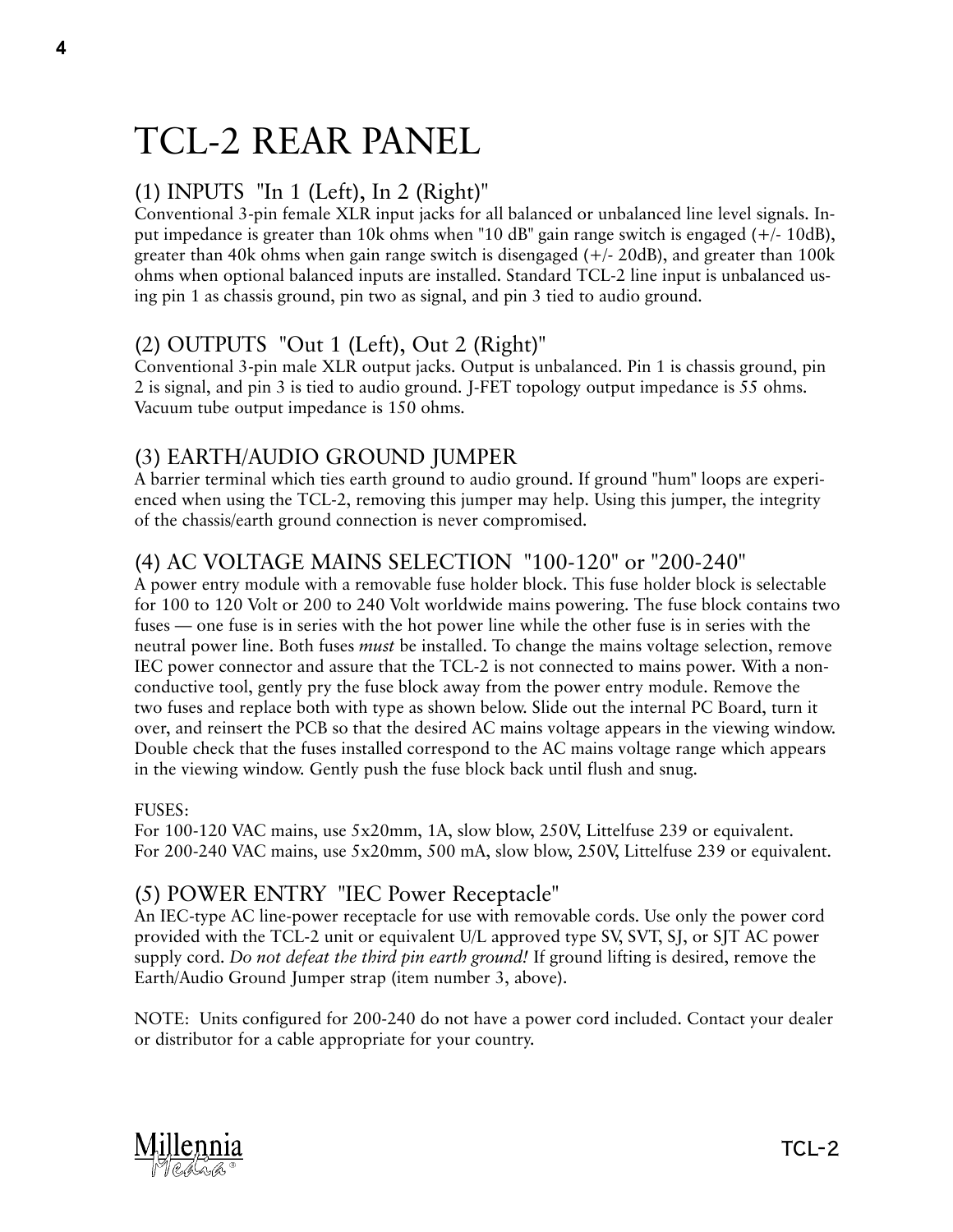

TCL-2 "Twincom"<br>Rear Panel *TCL-2 "Twincom" Rear Panel*

*\_\_\_\_\_\_\_\_\_\_\_\_\_\_*

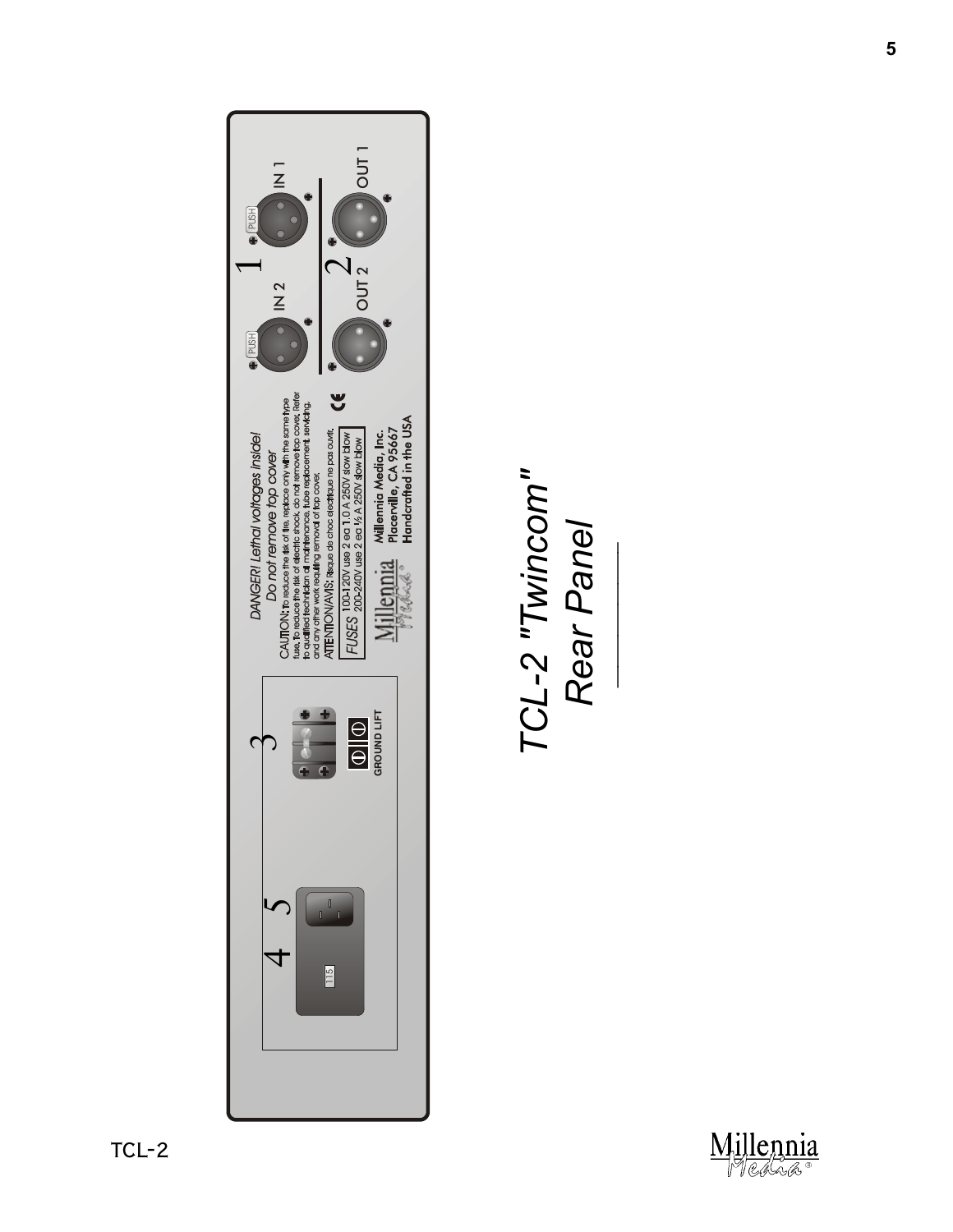# TCL-2 FRONT PANEL

# (1) THRESHOLD CONTROL "THRESHOLD"

Conductive plastic rotary potentiometer offering variable compression threshold. When fully CCW, the compression threshold is least sensitive. Threshold range is approximately -20 dB to +20 dB. Threshold is most sensitive when control is turned fully CW.

## (2) ATTACK CONTROL "ATTACK"

Conductive plastic rotary potentiometer offering variable attack timing. When fully CCW the fastest attack is achieved (2mS). When fully CW the slowest attack is achieved (lOOmS).

### (3) RELEASE CONTROL "RELEASE"

Conductive plastic rotary potentiometer offering variable compression release timing. When fully CCW the fastest release is achieved (lOOmS). When fully CW the slowest release is achieved (3 seconds).

### (4) RATIO CONTROL "RATIO"

Conductive plastic rotary potentiometer offering variable compression ratio. When fully CCW the lowest and most gentle ratio is achieved (1.4:1). When fully CW the highest and most pronounced ratio is achieved (30:1). A compression ratio of approximately 10:1 (or higher) is typically called "limiting." All TCL-2 controls are available optionally with "detented" action, offering loggable resetability for mastering recall. Contact the factory for details.

## (5) CHANNEL IN SWITCH "CH IN"

Pushbutton switch which selects channel status. When switch is depressed and corresponding LED is illuminated, audio signal will be processed by dynamics functions. When switch is not depressed and LED is not illuminated, audio signal is not processed by dynamics functions. This is not a "hard-wire" bypass. Audio signal is always in the active circuit path regardless of this switch's status.

#### (6) METER FUNCTION SELECT SWITCH "METER ON=GR"

Pushbutton switch which selects meter function. When switch is depressed and corresponding LED is illuminated, meter indicates the amount of gain reduction. When switch is not depressed and LED is not illuminated, meter indicates output level (0 VU =  $+4$  dBu).

#### (7) TWIN TOPOLOGY SELECT SWITCH "TT"

Pushbutton switch which selects the corresponding channel as a complete vacuum tube compressor or a complete solid state compressor. Not a gimmick. Twin Topology is designed around two world-class, musically optimized Class-A amplifiers — one amplifier is based on twin triode vacuum tubes, while the other is based upon all discrete J-FET servo amplifiers. Like having two distinctly different compressors in one chassis. When switch is depressed and LED is illuminated, the channel is operating as a solid state compressor. When the switch is not depressed, the channel is operating as a vacuum tube compressor. Because of the TCL-2's unique shunt design, the dynamic processing chain leaves little or no detectable signal path artifact when in-circuit.



6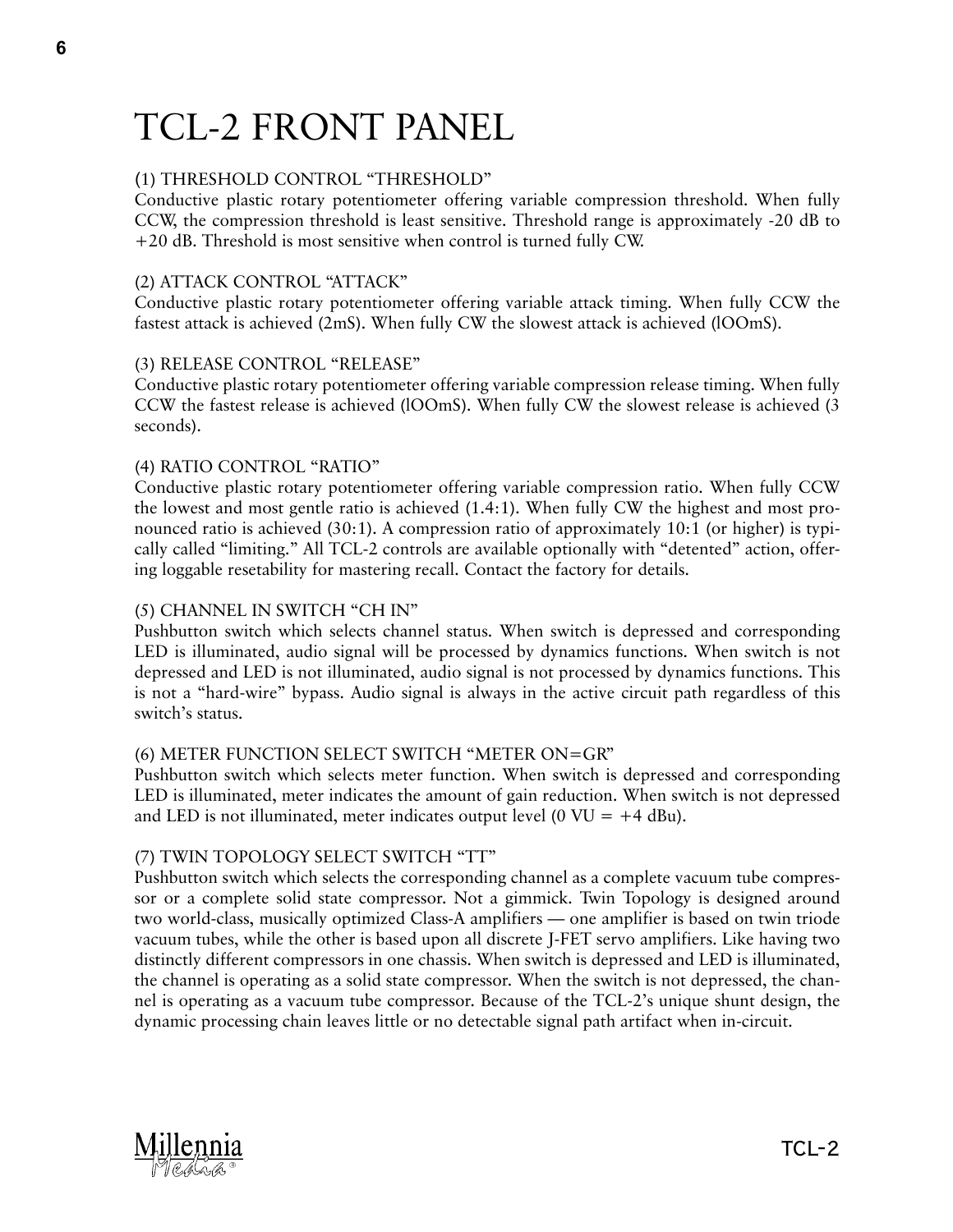

TCL-2 "Twincom"<br>Rear Panel *TCL-2 "Twincom" Rear Panel*

*\_\_\_\_\_\_\_\_\_\_\_\_\_\_*

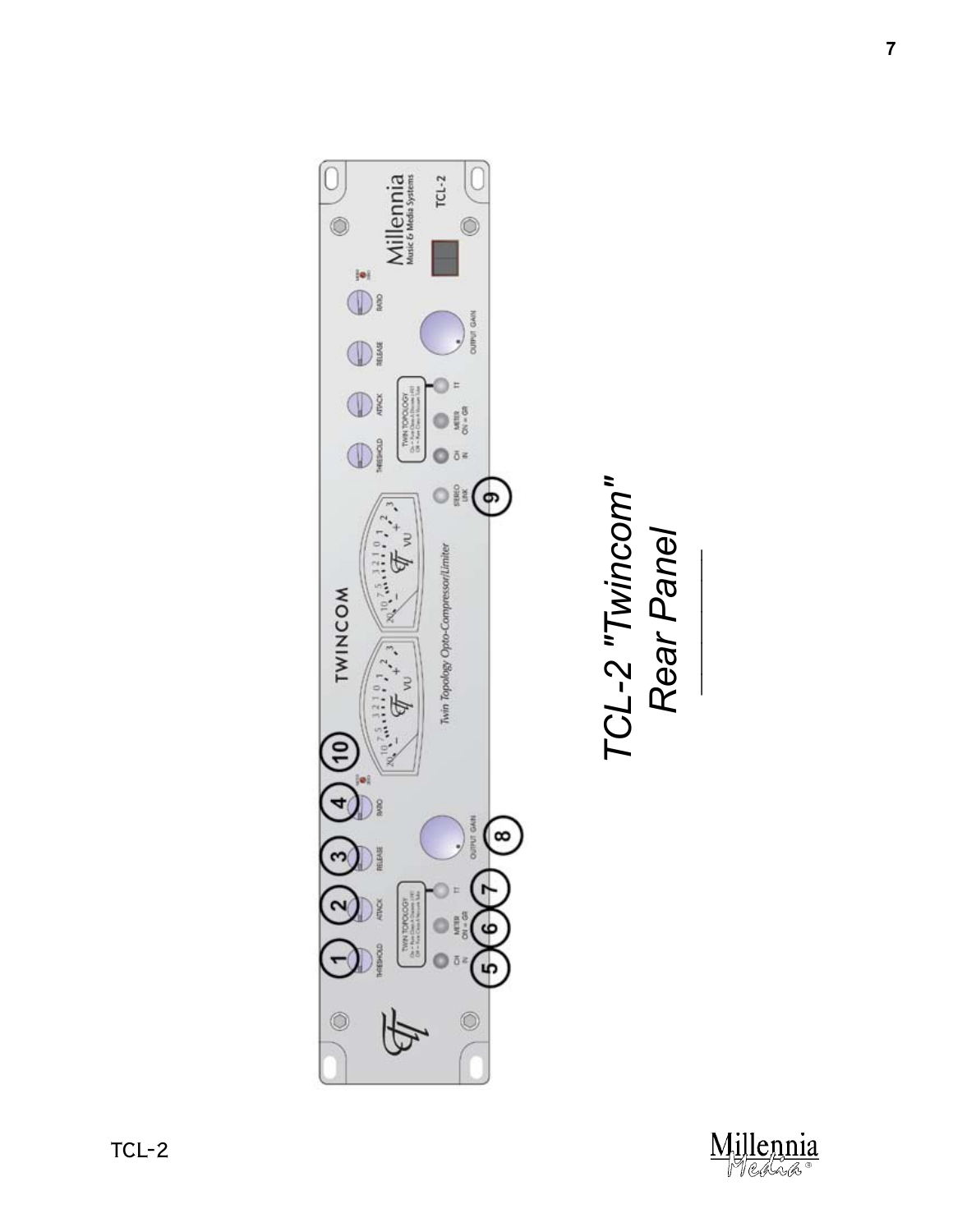### (8) OUTPUT GAIN CONTROL "OUTPUT GAIN"

Conductive plastic rotary potentiometer offering variable output gain level. When fully CCW the output gain is fully attenuated (off). When fully CW, the output gain is at maximum. Up to 10 dB of make-up gain is available when fully CW

### (9) STEREO LINK SWITCH "STEREO LINK"

Pushbutton switch which selects the stereo link function. When switch is depressed and LED is illuminated, both channels will respond to the channel with the highest compression activity. When the switch is not depressed, each channel's dynamics operates independently. The sidechain controls (threshold, attack, release, ratio) remain individually adjustable and are not stereo linked. Stereo tracking can be tightened by reducing the ratio setting of the channel driving hardest. The following set-up procedure will help balance a linked stereo image.

#### (9A) STEREO LINK BALANCING

A) Apply a steady 1 KHz to one channel of the TCL.

B) Set the attack, release, and ratio controls for identical settings on both channels.

C) Make sure the stereo link switch is in the "Out/Off" position.

D) With the meter in GR mode, increase the Threshold control until you reach the desired about of GR as shown on the meter.

E) Depress the Stereo Link switch. Note... the amount of GR shown on the meter will probably decrease. Simply increase the threshold until you again achieve the desired about of GR as shown on the meter.

F) You should now see the same amount of GR on BOTH meters. If you do not, adjust the ratio control(s) on one or both channels until you do.

## (10) METER ZERO ADJUST "METER ZERO"

Trimmer potentiometer behind front panel hole which adjusts meter zero set-point. Adjust this trimmer only after TCL-2 has reached a stable, warmed-up condition.

#### (11) METERS

Large (and very expensive!) Sifam true audio level meters offering superb ballistics and accuracy. A custom back-lit dial face provides oversized numerals for clear readability. Backlighting also provides a pilot light function.

#### (12) POWER SWITCH "POWER"

Rocker switch for switching AC line power on and off.

#### NOTE:

The TCL-2 Twincom is based on pure Class-A all vacuum tube and pure Class-A discrete all transistor amplifier designs. Both topologies perform best after reaching a stable, warmed-up condition. All TCL-2 factory adjustments have been performed when unit is fully warmed-up; at least one-half hour after turning unit on. During TCL-2 warm-up period, user may find that certain adjustments may drift slightly, including the 0 dB meter reading when in "GR" (Gain Reduction) mode.



8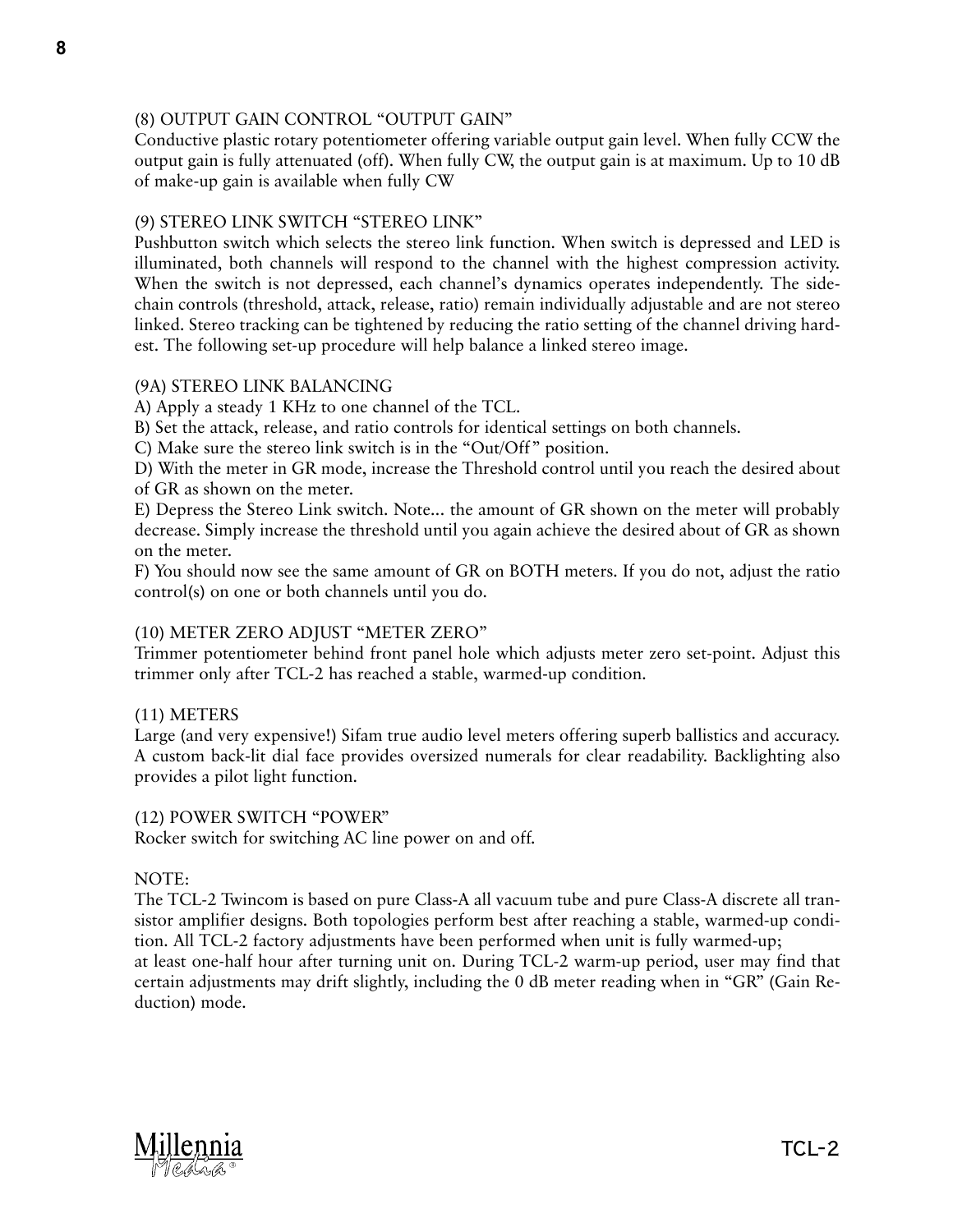#### **TCL-2 GENERAL SPECIFICATIONS**

THD + Noise, 20 Hz - 30 kHz Frequency Response -3 dB (SS) Frequency Response -3 dB (VT) Maximum Input Level Maximum Output Level Input Impedance Output Impedance (SS) Output Impedance (VT) Recommended Load (important) Noise (20 Hz - 22 kHz) Common Mode Rejection Ratio XLR Polarity

 $< .01\%$ , typ .002 % Sub 2 Hz to beyond 100 kHz Sub 2 Hz to beyond 100 kHz +30 dBu (VT or SS)  $> +32$  dBu (VT or SS) 25,000 ohms (VT or SS)  $<$  5 ohms  $<$  300 ohms > 300 ohms (SS), > 3,000 ohms (VT) -87 dBu (SS), -82 dBu (VT)  $>$  50 dB,  $>$  75 dB typical, lOOmV to 20 kHz Pin 2 positive polarity. Pin  $1 =$  ground

#### **DYNAMICS PARAMETERS**

Threshold Range Attack Range Release Range Compression Ratio Range Dynamics Bypass on Each Channel? Meter Gain Reduction -or- VU Switch? Stereo Link Switch? Twin Topology Selection Switch

 $-20$  dBu to  $+20$  dBu, continuously adjustable 2 mS to 100 mS, continuously adjustable 00 mS to 3.0 sec, continuously adjustable Min: 1.4 to 1, Max: 30 to 1, continuous Yes Yes Yes Switch In = FET Amplifiers Switch Out  $=$  Vacuum Tube Amplifiers

#### **ELECTRO-MECHANICAL SPECIFICATIONS**

| Power Consumption<br>Power Requirements | 55 Watts, nominal<br>100VAC to 240VAC, 50/60Hz, selectable |
|-----------------------------------------|------------------------------------------------------------|
|                                         |                                                            |
| Internal DC Power                       | $+350V+28V-28V+12V$                                        |
| Dimensions<br>Net Weight                | 19"Wx12.5"Dx3.5"H<br>25 pounds                             |

Millennia Media reserves the right to change specifications, delivery, and pricing without notice.

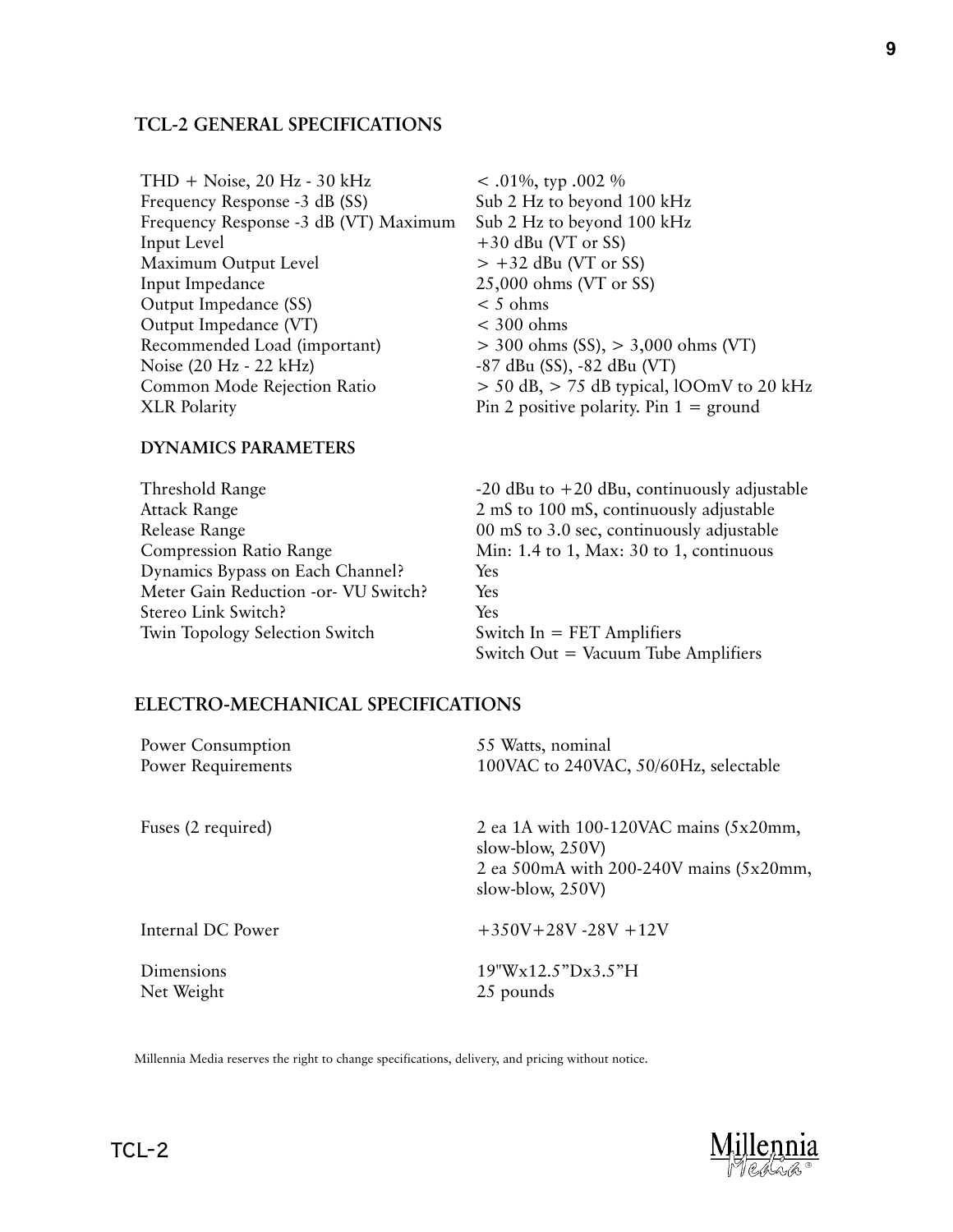# TCL-2 PHILOSOPHY & DESIGN

The TCL-2 Twincom is an entirely balanced topology from input to output, meaning that pin 2 and pin 3 have their own, discrete, mirror-matched amplifiers. Even when the TCL-2 is used with unbalanced signals, the internal circuitry remains balanced. These mirror-matched amplifiers are comprised of both vacuum tubes and discrete J-FETs, each topology selectable via a front panel Twin Topology switch.

Dynamics control is achieved via a passive precision-matched resistor network in which a matched LDR array (light dependent resistor) is used as a shunt element between the positive and negative legs of the network. Thus, the audio present at the output of the unit has not passed through an LDR or VCA. Avoiding LDRs and VCAs in the audio path results in improved (more accurate, minimally colored) sonic performance.

Because of TCL-2's unique design qualities, it is best suited for applications offering a balanced high-level (+4) source and a balanced bridging load (3,000 ohms, or greater). Operating the unit in a -10 dBu nominal environment may not provide adequate drive for optimal use. When wired to an unbalanced destination, the output XLR connector pin 3 should remain floating (unconnected). See the suggested unbalanced interface cable wiring configurations shown later in this manual.

All TCL-2 design decisions have been made towards the goal of absolute sonic neutrality and timbre purity:

1.) No audio transformers. The vast majority of professional vacuum tube audio equipment uses audio transformers. Yet, as someone once said, "there is no transformer that sounds like no transformer." For this reason. Millennia avoids audio path transformers and relies on other, "less colorful," coupling techniques.

2.) Lower, tighter gain and threshold structure. Because less inherent amplifier gain generally translates into heightened sonic reality, the TCL-2 is designed with a modest 20 dB of overall gain; lOdB available as make-up gain. The threshold range  $(-20 \text{ to } +30 \text{ dB})$  is similarly structured for optimal sonic performance. Due to this optimized gain structure, compression or limiting of very-low-level signals (less than -20 dBu at the input) is not possible, whereas compression or limiting of very-high-level signals (+30 dBu at the input) is possible.

3.) No bypass relays or audio path switching. Input signals are always in-circuit, thus avoiding the need for switched / relay signal bypass (read: audio path switch points degrade over time). When the TCL-2 is "bypassed," only the actual dynamics side-chain control is removed from circuit. The audio signal remains in-circuit (via tube or solid state amplifier).

4.) Single amplifier design. In keeping with Millennia's minimalist philosophy, the TCL-2 is designed around a single audio path amplifier. This amplifier acts as input buffer, dynamics follower, and output driver. The amplifier is mirror imaged so that single but mirror-matched amplifiers follow both pin 2 and pin 3, respectively.

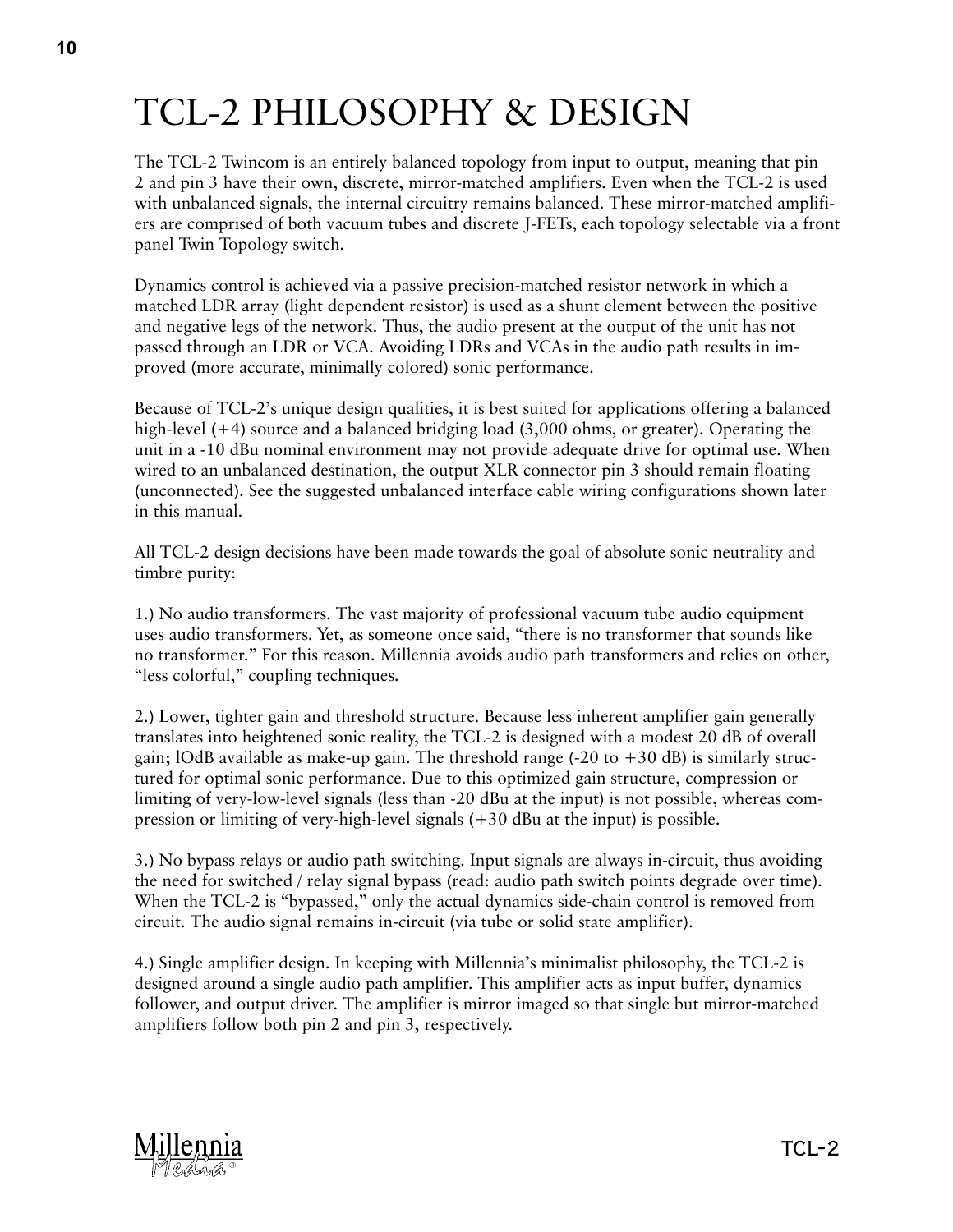

Copyright 1999 Millennia Media, 63& All rights reserved. Copyright 1999 Millennia Media, 63& All rights reserved.